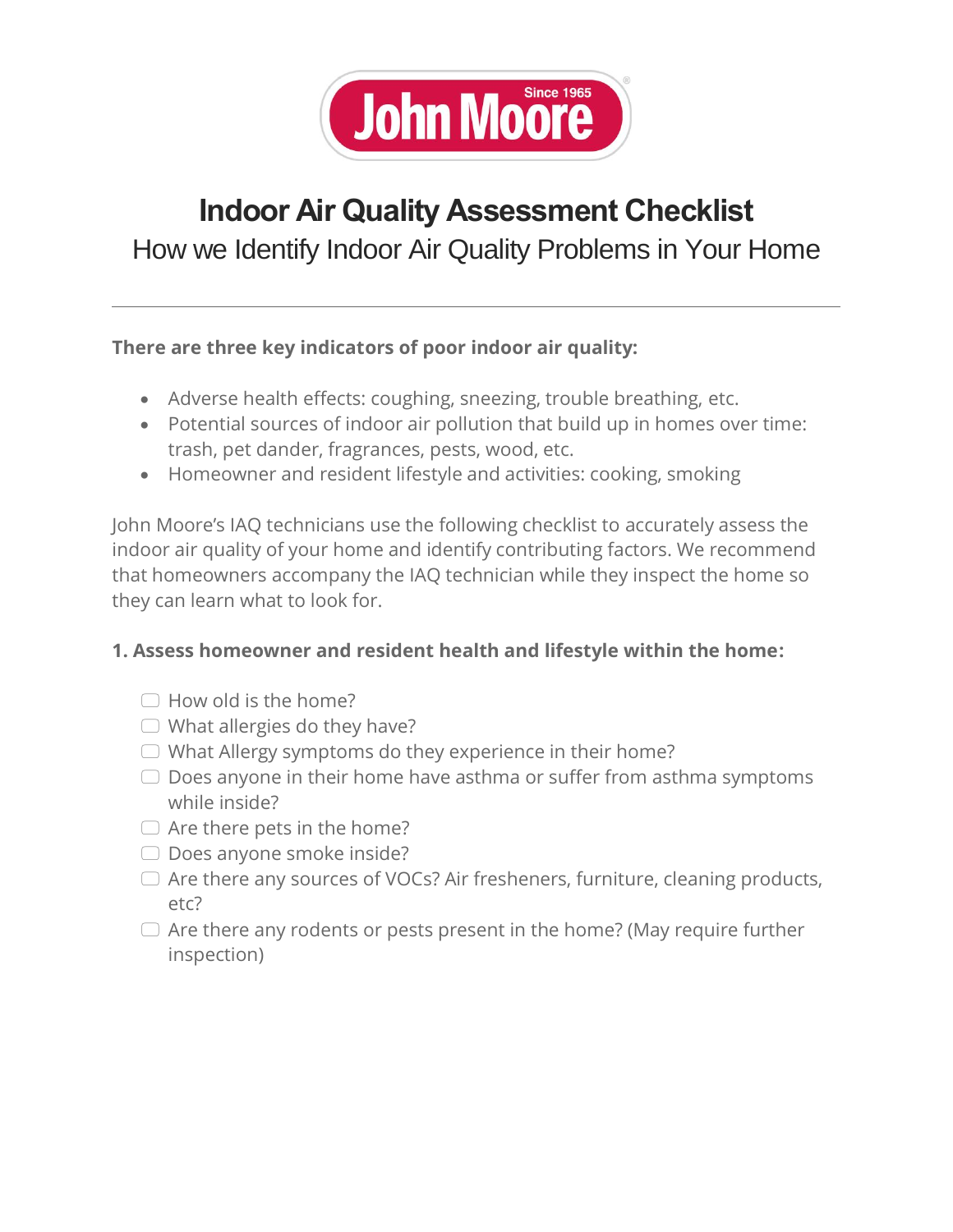## **2. Inspect HVAC equipment at five critical points**



 $\Box$  Check return air register for filter type and state of filter



 $\Box$  Check supply air registers for dust and dander build-up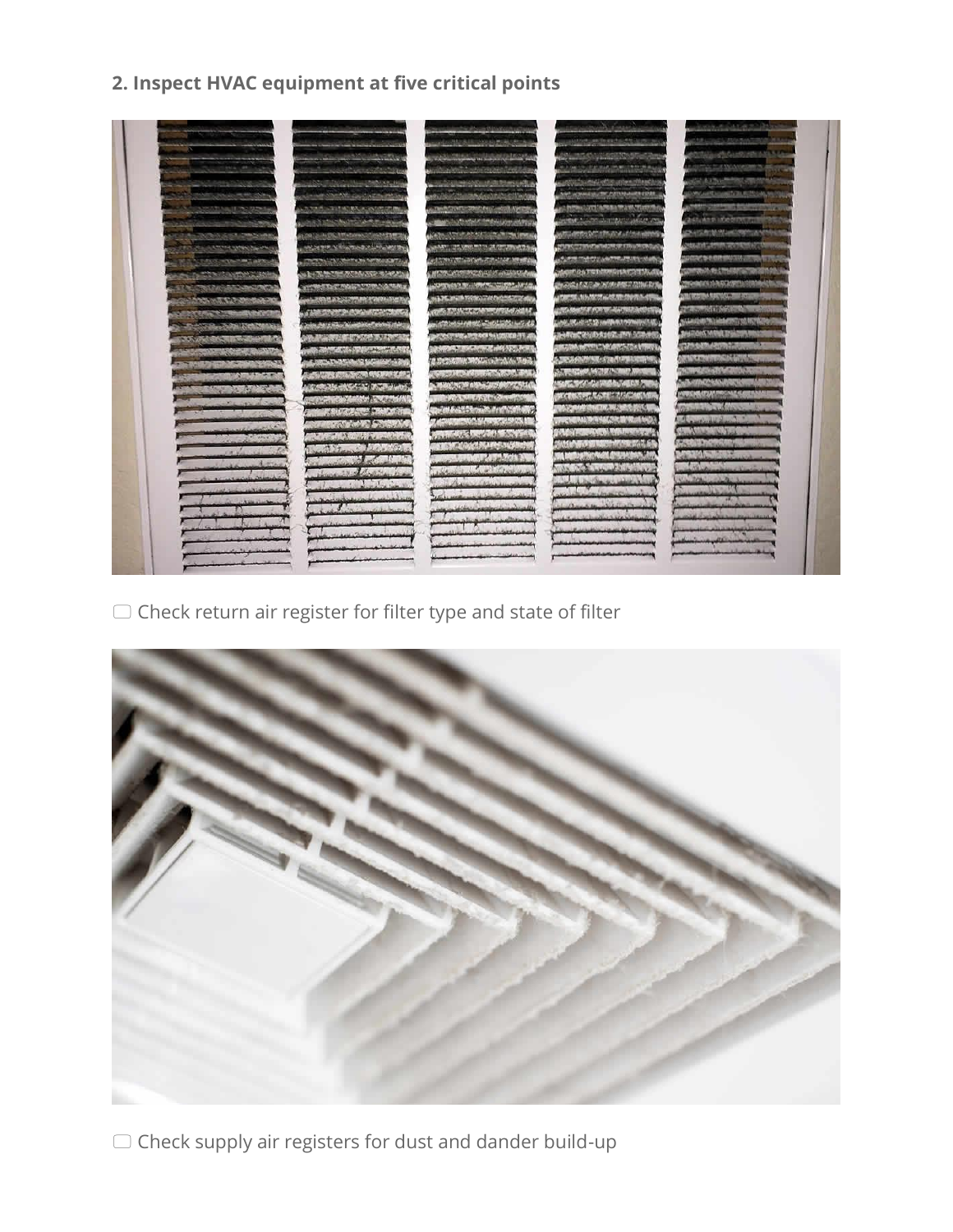

 $\Box$  Inspect furnace or air handler



 $\Box$  Inspect evaporator for contamination